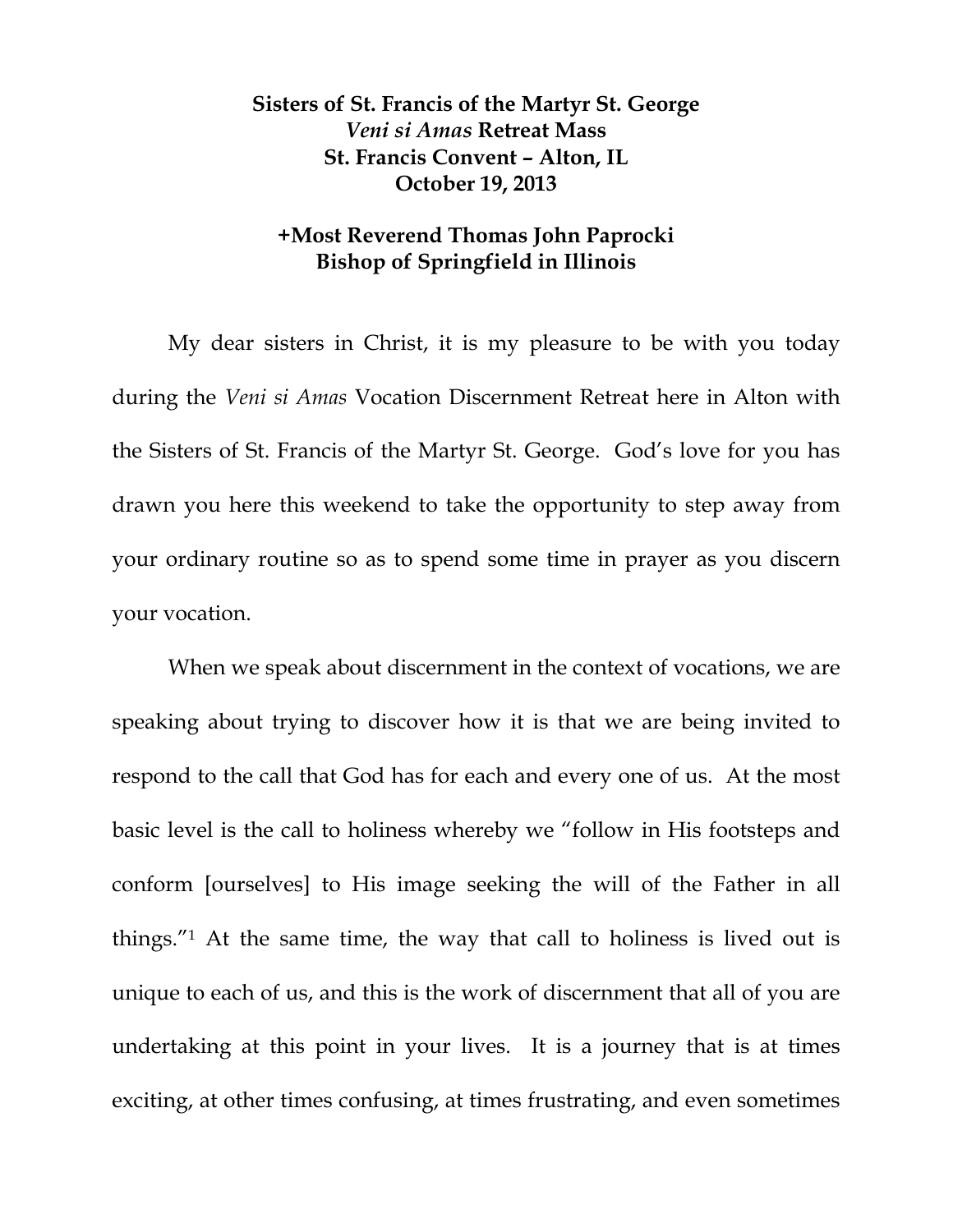frightening. In the end, though, we know that it is a journey worth taking because it leads us along that unique path that has been designed especially for us and by following it, we will come to find the greatest amount of peace and joy as we do God's will.

 In our first reading for today, we have the figure of Abraham presented to us. The life of Abraham is a very fitting one to reflect on in the context of discernment as his journey of following God offers us some helpful insights for our journey. First of all, we can consider the initial encounter of Abraham with God. The Lord tells Abraham: "Go forth from the land of your kinsfolk and from your father's house to a land that I will show you" (Gen. 12:1). At this point, it would have been very easy for Abraham to raise his objections and concerns about setting off on a journey to an unknown land. He was comfortable and prosperous where he was, not to mention the fact that he was already 75 years old. But the Scriptures tell us very simply that he "went as the Lord directed him" (Gen. 12:4).

This response of Abraham to begin this journey shows an openness on his part to whatever the Lord had prepared for him. Even though the future in store for him is hidden from his sight, he goes forward in faith. In his first encyclical, Pope Francis comments on this when he writes: "The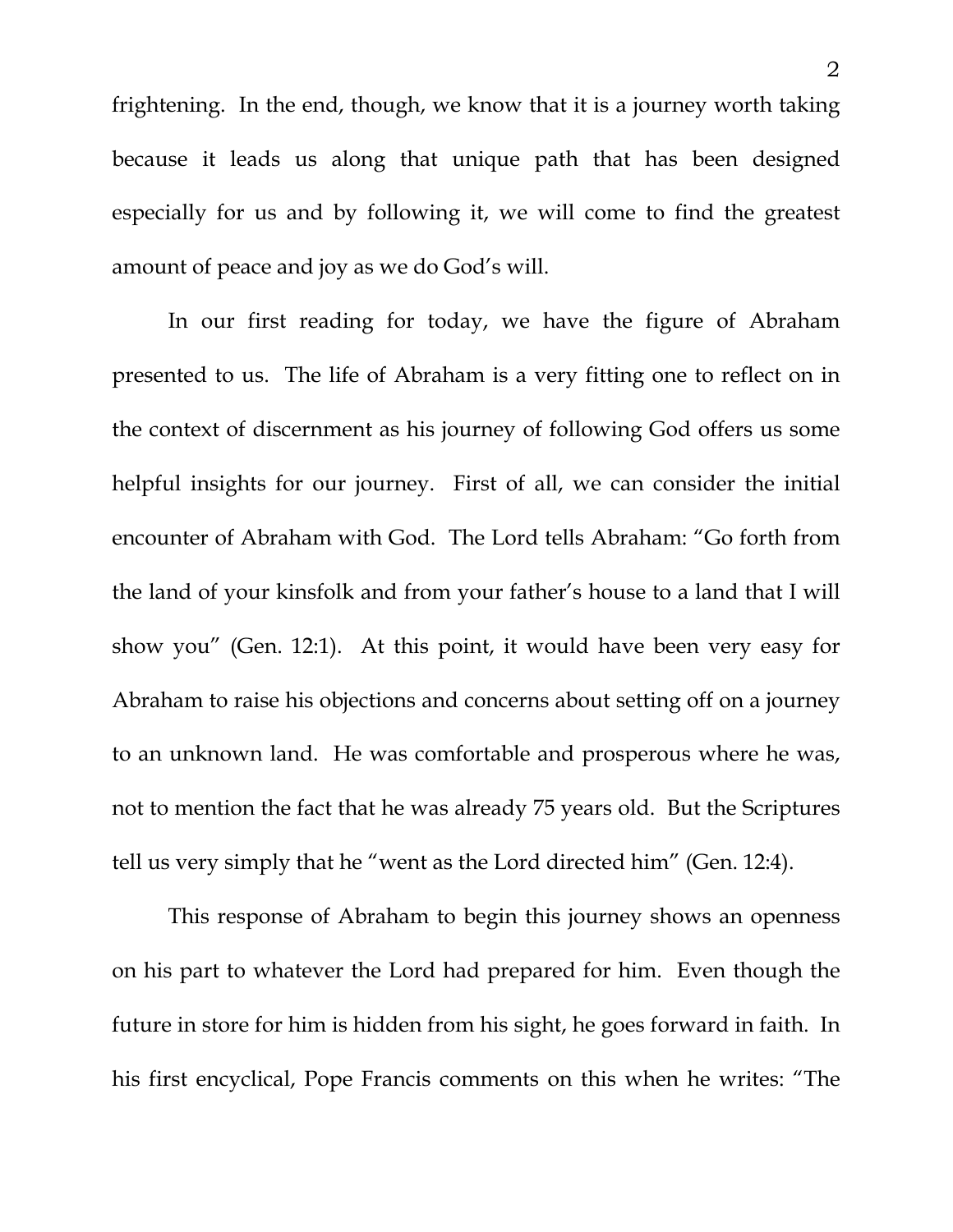sight which faith would give to Abraham would always be linked to the need to take this step forward: faith 'sees' to the extent that it journeys, to the extent that it chooses to enter into the horizons opened up by God's word."2

It is because Abraham takes that initial step in faith that he will later be able to see more clearly where God is leading him. The same is true for us. God calls each of us to follow Him with this type of openness and faith. This can be difficult because the future is so uncertain. It can be easy in the initial stages of discernment to want to try to have all of our questions and concerns answered. Only then, if we are satisfied with those answers, will we give our consent and begin to follow Him in the way that He desires.

This is not how discernment works. If we wait until all of our questions are answered, we miss the valuable experience of learning to trust God by following Him in the midst of those uncertainties. This is an experience that will be valuable not just for the beginning of our journey, but for every step of the way as well. In addition, taking this approach of waiting until we are absolutely certain makes the journey more about our initiative as a decision that we make, as if it were a job, as opposed to a response to an invitation, which is at the heart of a vocation.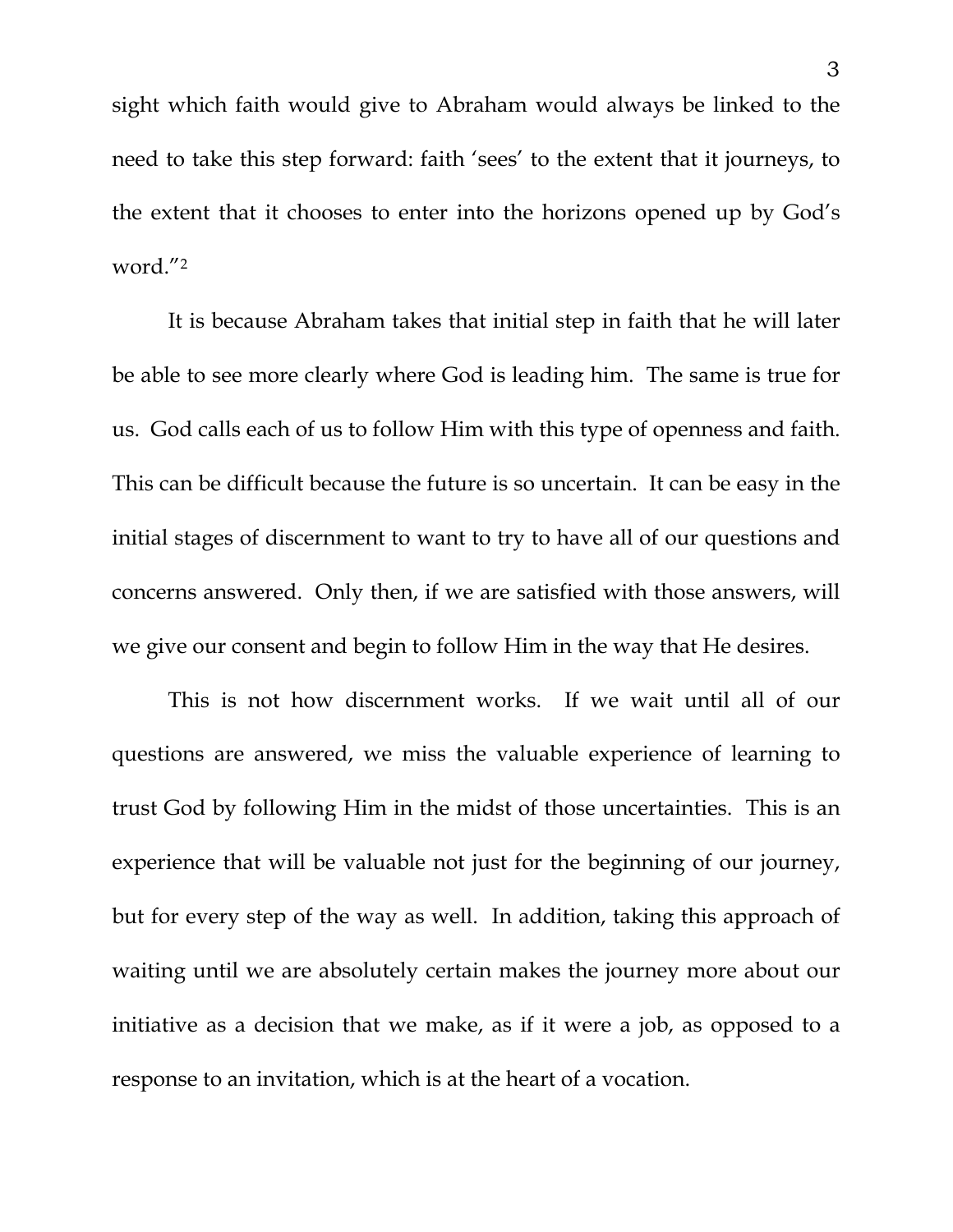There is an important part of the story of Abraham that cannot go without mentioning and which is crucial to our journey of discernment. Even though the future in store for Abraham was so uncertain, there was something that he was able to keep as a reference point that would give him the courage to persevere in his journey. The reference point I am speaking of is the promise that God had given to him on the occasion of his initial call. God had promised to Abraham that he would be the father of a great nation and that He would bless Abraham and his descendants.3

Pope Francis comments on this point in the same paragraph of his encyclical on the light of faith when he writes: "As a response to a word which preceded it, Abraham's faith would always be an act of remembrance. Yet this remembrance is not fixed on past events but, as the memory of a promise, it becomes capable of opening up the future, shedding light on the path to be taken."4 This shows us that in addition to having that openness to God, the path before Abraham is made clearer by remembering the promise of becoming the father of many nations.

It is this reminder that gave Abraham the ability to go so far as being willing to even sacrifice his only son, Isaac, trusting that God would remain faithful to His promise. We, too, are given promises by God to encourage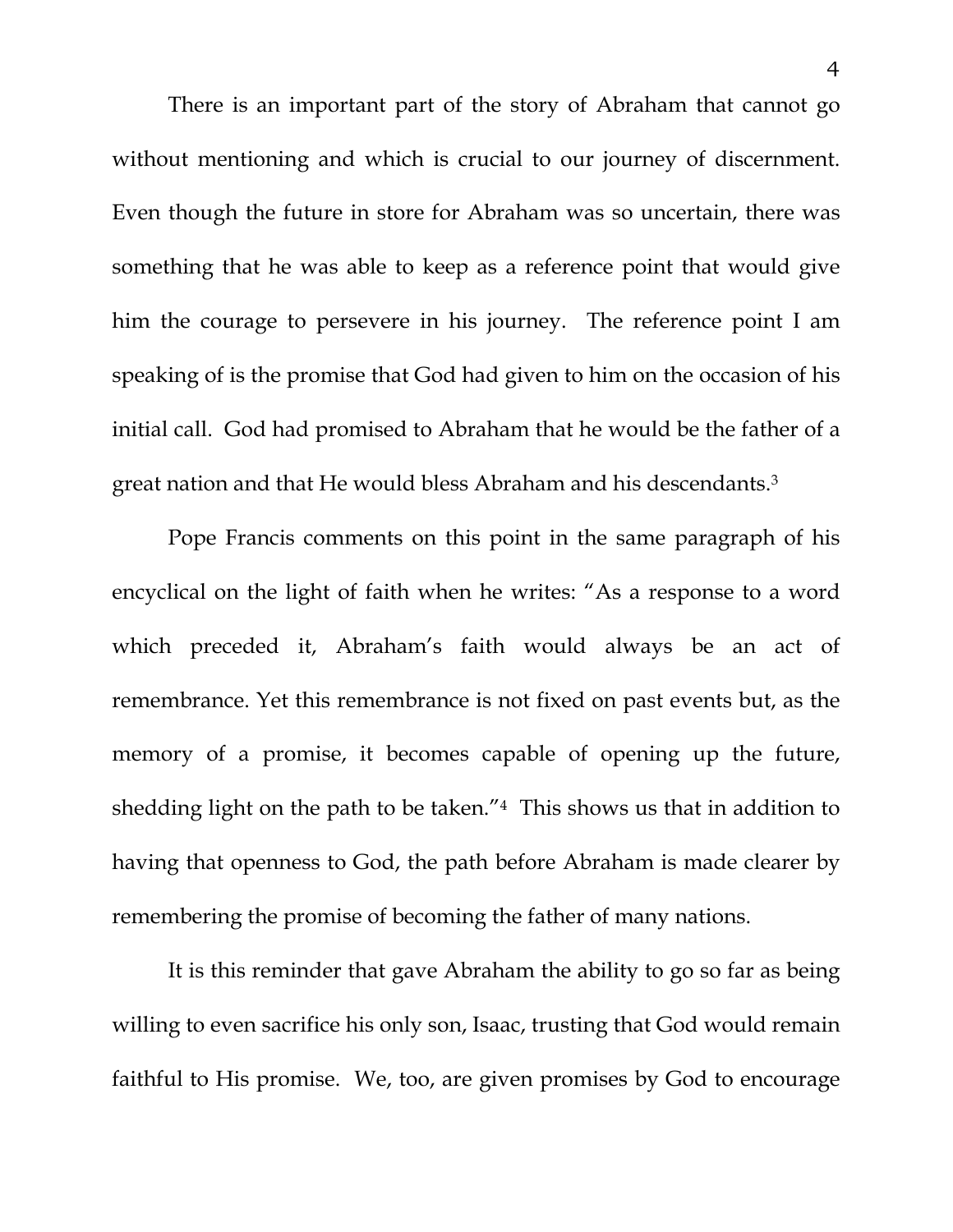us in our journey of discernment. The greatest promise that He gives us is that by believing in Him and following Him, we will inherit eternal life.5

This, ultimately, is what a vocation is all about. It is the unique path that God has for each of us in order to get to Heaven. That is not to say that if you have a call to religious life and do not follow it that you will not get to Heaven. God respects our freedom and does not force us into anything. However, as a loving Father, He knows what is best for us and what will bring us the greatest amount of peace, joy, and fulfillment in our lives. God will never call us to something that He will not at the same time give the graces for us to persevere in that call. Nor will He call us to a life that will lead to disappointment and sadness. That is not to say that we will not experience challenges in our vocation. The Lord reminds us that the Cross is a part of every Christian's journey of faith.<sup>6</sup> But we do not let the possibilities of encountering some bumps on the road of our journey to discourage us because of the reminder of the promise that lies at the end of our journey, the promise of eternal life.

 As you are all gathered here for this retreat, you are likely at different points on this journey of discernment. This journey, as I mentioned earlier, can be a joyful experience at times, while at other times, it can be a time of